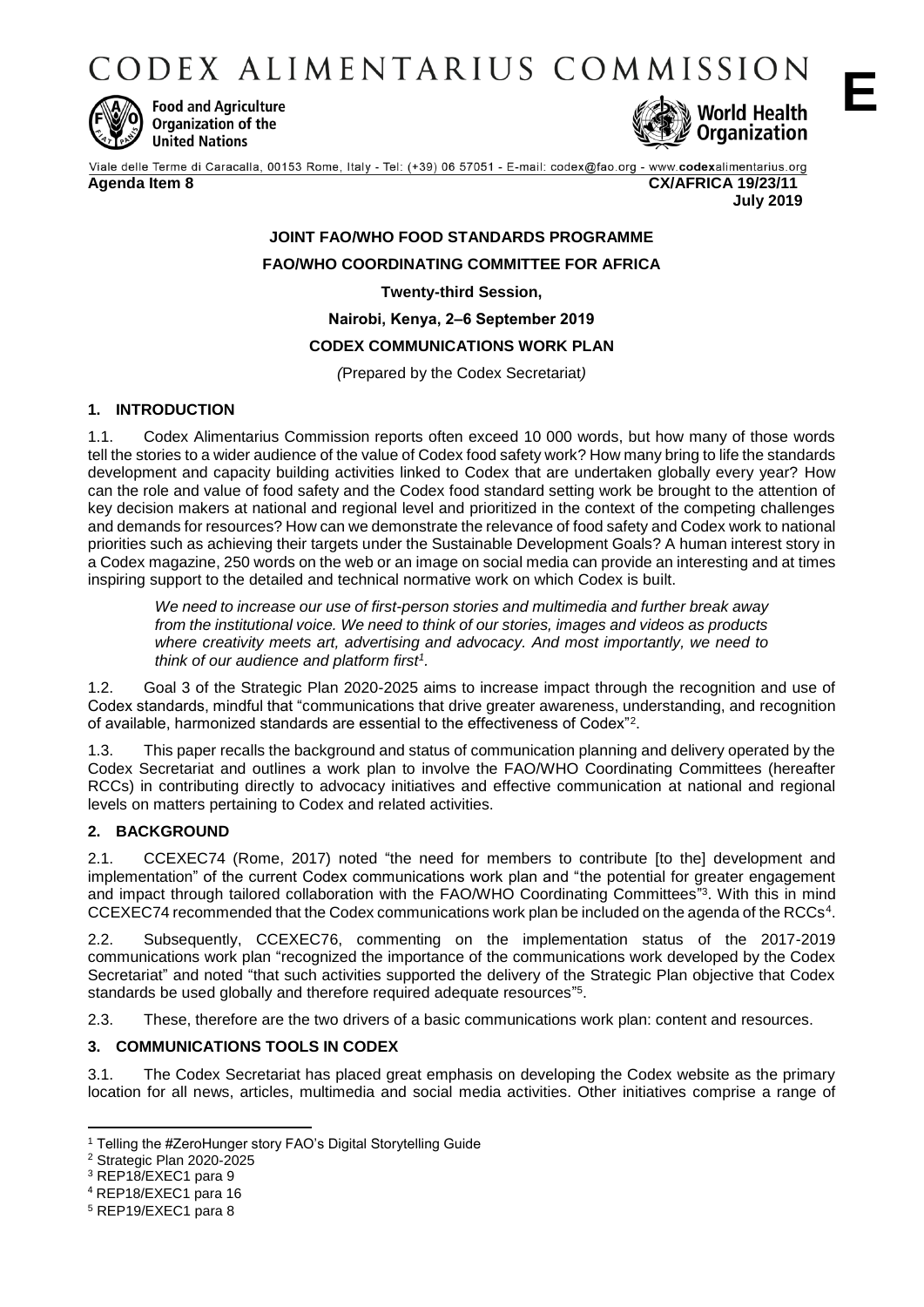publications including the annual report called CODEX, and more specific publications linked to individual committees or themes<sup>6</sup>. Events are another opportunity to raise awareness about the value of Codex and the Codex Secretariat also took the lead in planning and delivering communications regarding the first [World Food](http://www.fao.org/fao-who-codexalimentarius/world-food-safety-day/about/en/)  [Safety Day](http://www.fao.org/fao-who-codexalimentarius/world-food-safety-day/about/en/) in 20197.

In December 2017, the new regional pages were launched on the Codex website. A key objective was to provide a permanent home for news of activities in the six Codex regions.

3.2. Figure 1 indicates the number of regional stories published on the website since its relaunch.

**Figure 1:** News items published by Codex region



#### News items published

### **4. THE REGIONAL COMMUNICATIONS WORK PLAN**

4.1. Appendix I outlines a draft work plan for communications suitable for a Codex region including objectives, activities, targets and indicators.

### **5. CONCLUSIONS: CHALLENGES AND OPPORTUNITIES**

5.1. Many stakeholders can play a role in supporting communications efforts from the regions. These include the communications team in the Codex Secretariat, FAO/WHO regional Food Safety Officers and communications focal points, the Regional Coordinators and their teams, as well as resources within individual Codex Contact Points. Many Codex Members and Observers have also lent their experience and resources to supporting communications activities. This was especially evident in the contributions from the region for the first World Food Safety Day<sup>8</sup>.

5.2. One challenge is providing information in both English and French across the region and if resources or in-kind support are not available locally then the communications team in the Codex Secretariat will assist where possible. Having multiple languages in a region should be viewed as an opportunity to communicate and not a barrier. It should be noticed however, that unless communications are prioritised, planned and resources allocated, telling the Codex story will remain a challenge.

### **6. RECOMMENDATIONS**

1

- 6.1. CCAFRICA is invited to:
	- i. Acknowledge the importance of prioritising regional Codex communications;
	- ii. Adopt a Regional Work plan (Appendix I);
	- iii. Agree to identify through the Regional Coordinator (RC) a communications focal point; and
	- iv. Liaise with the Codex Secretariat primarily through the RC to execute the communications work plan for the period September 2019 – June 2020.

<sup>&</sup>lt;sup>6</sup> See [publications](http://www.fao.org/fao-who-codexalimentarius/publications/en/) an[d video](http://www.fao.org/fao-who-codexalimentarius/resources/multimedia/video-audio/en/) links on Codex website

<sup>7</sup> See World food Safety Day: http://www.fao.org/fao-who-codexalimentarius/world-food-safety-day/about/en/

<sup>8</sup> See Codex web news:<http://www.fao.org/fao-who-codexalimentarius/news-and-events/news-details/en/c/1197349/>